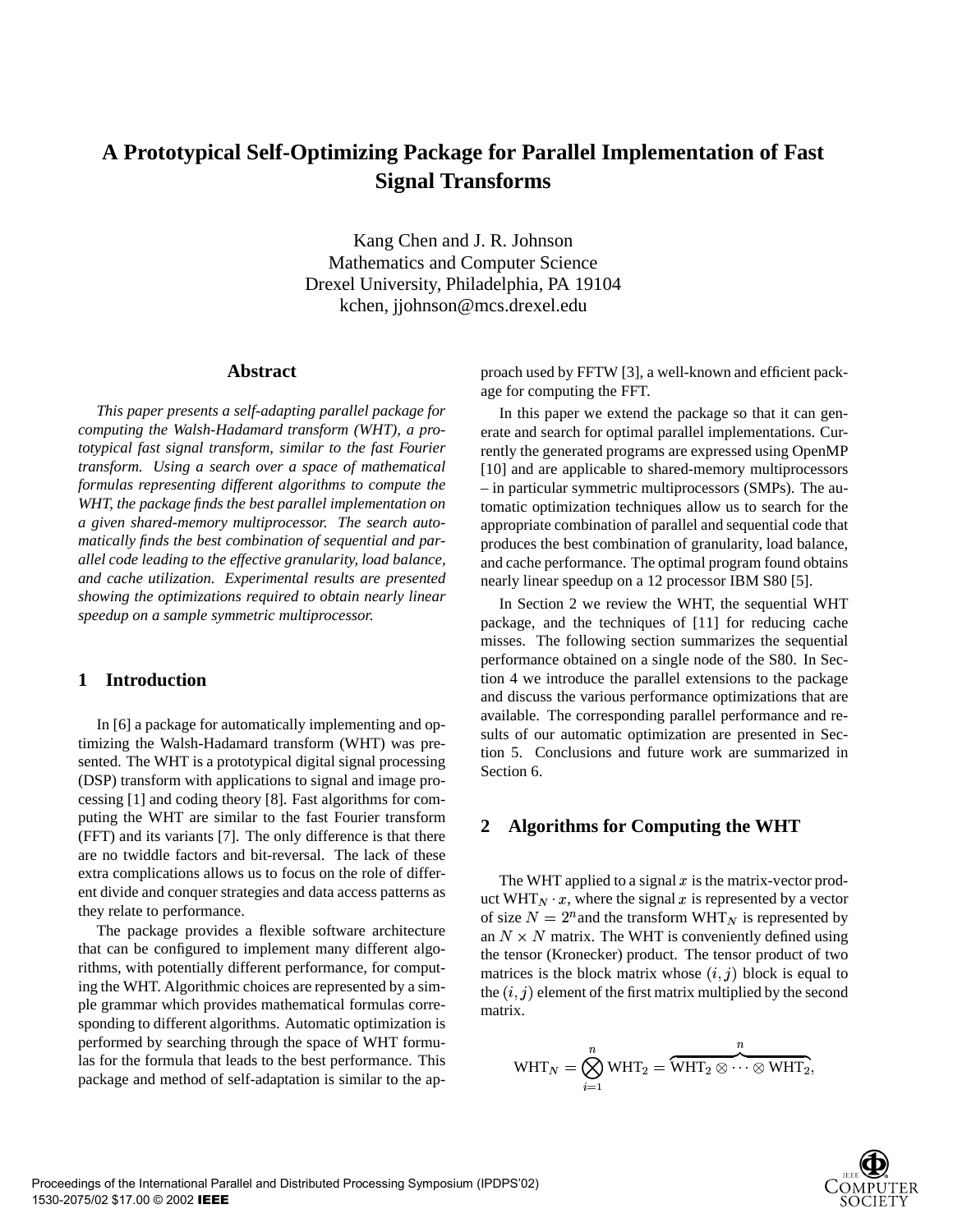where

$$
WHT_2=\left[\begin{array}{cc}1 & 1 \\ 1 & -1\end{array}\right].
$$

For example,

$$
\mathrm{WHT}_4 = \mathrm{WHT}_2 \otimes \mathrm{WHT}_2
$$

$$
=\left[\begin{array}{cccc}1 & 1 & 1 & 1 \\1 & -1 & -1 & -1 \\1 & 1 & -1 & -1 \\1 & -1 & -1 & 1\end{array}\right].
$$

Algorithms for computing the WHT can be obtained by factorizations of the transform matrix  $WHT_N$ . The following factorization encompasses a wide range,  $O(7<sup>n</sup>)$ , of possible algorithms. Let  $n = n_1 + \cdots + n_t$  be a partition of the exponent *n* and let  $I_m$  denote the  $m \times m$  identity matrix.

$$
WHT_N = \prod_{i=1}^t (I_{2^{n_1 + \dots + n_{i-1}}} \otimes WHT_{2^{n_i}} \otimes I_{2^{n_i} + 1 + \dots + n_t}).
$$
\n(1)

Each of the recursive computations  $WHT_{2^n i}$  can be computed with a similar factorization. The entire computation can be denoted by a partition tree, where the root is labeled by *n* and the children by  $n_1, \ldots, n_t$ . The standard iterative algorithm is obtained by setting  $t = n$  and  $n_i = 1$  for sum  $i = 1, \ldots, t$ . The standard recursive program is obtained by setting  $t = 2$  with  $n_1 = 1$  and  $n_2 = n - 1$  with the same substitution done recursively for  $WHT_{2^{n-1}}$ . The general factorization combines various amounts of recursion and iteration.

tion.<br>Let  $N = N_1 \cdots N_t$ , where  $N_i = 2^{n_i}$ , and let  $x_{h_s}^M$  denote the vector  $(x(b), x(b + s), \dots, x(b + (M - 1)s))$ . A sequential implementation of the factorization in Equation 1 is as follows. This scheme assumes that the algorithm works in-place and is able to accept stride parameters.

R = N; S = 1;  
\nfor i = 1, ..., t  
\nR = R / N<sub>i</sub>;  
\nfor j = 0, ..., R - 1  
\nfor k = 0, ..., S - 1  
\n
$$
x_{jN_i S+k, S}^{N_i} = \text{WHT}_{N_i} * x_{jN_i S+k, S}^{N_i};
$$
  
\nS = S \* N<sub>i</sub>;

While all factorizations have exactly the same arithmetic  $(N \log(N)$  operations), different factorizations lead to algorithms with different data access patterns and consequently can have vastly different performance.

In [6] a package for computing the WHT based on these ideas was presented. The package is available from http://www.ece.cmu.edu/˜spiral, and was developed as part of the SPIRAL project [9]. Particular algorithms, corresponding to instances of Equation 1, are represented by a tree data structure corresponding to the associated partition tree. Leaf nodes correspond to straight-line code (used to reduce recursion and iteration overhead). Internal nodes, called *split* nodes, correspond to applications of Equation 1. WHT trees can be described using a grammar with the keyword **split** for internal nodes and **small** for leaf nodes.

The optimal tree for a given size, corresponding to the fastest implementation, is a combination of recursion, iteration and straight-line code. The optimal tree is architecture specific and is determined automatically using a search based on dynamic programming (DP). DP does not necessarily return the optimal tree since the dynamic programming assumption may be violated. Nonetheless, experience shows that it usually returns a tree with very good performance. Dynamic programming, usually restricted to binary trees, is used since exhaustive search is too costly. Alternative search methods, that do not require the dynamic programming assumption, have been explored in [12].

The factorization in Equation 1 is a product of matrices of the form  $I \otimes A \otimes I$ . In the special case of binary trees all factors are of the form  $I \otimes A$  (parallel form) and  $A \otimes I$ (vector form) [7]. The vector form accesses the data at stride and consequently can introduce conflict misses when the stride is large [11].

It is possible to convert the vector form to a parallel form by dynamically permuting the data. If A is an  $n \times n$  matrix, then  $A \otimes I_m = L_n^{mn}(I_m \otimes A) L_m^{mn}$ , where  $L_m^{mn}$  is a permutation called a stride permutation since it gathers the elements of a vector at stride m [7]. Since  $L_n^{mn}$  is the inverse of  $L_m^{mn}$ this transformation corresponds to relabeling the input and output data. Since the relabeling is performed at runtime, it has been called Dynamic Data Layout (DDL) [11]. Introducing DDL may reduce the runtime since the parallel form of the tensor product accesses data consecutively and consequently reduces cache misses. Whether or not the runtime is reduced depends on the cache miss penalty as compared to the overhead of performing the runtime permutations.

The option of using DDL in the WHT package was introduced in [11] by introducing an additional internal node called a *splitddl* node. In order to conform to the in-place computation used in the WHT package, an alternative permutation rather than a stride permutation was used (the permutation that converts the vector form to the parallel form is not unique). A permutation of order two, which can be performed in-place was selected. Assume  $N = R * S$  and  $R \leq S$  (since  $N = 2<sup>n</sup>$ , R divides S). The  $R * S$  data vector viewed as an  $R \times S$  matrix is divided into  $S/R$  square matrices in size of  $R \times R$ . After division, transpose is performed individually on each square matrix. This procedure is called in-place pseudo-transpose. Since it is of order two, the same process is used to perform the inverse computation.

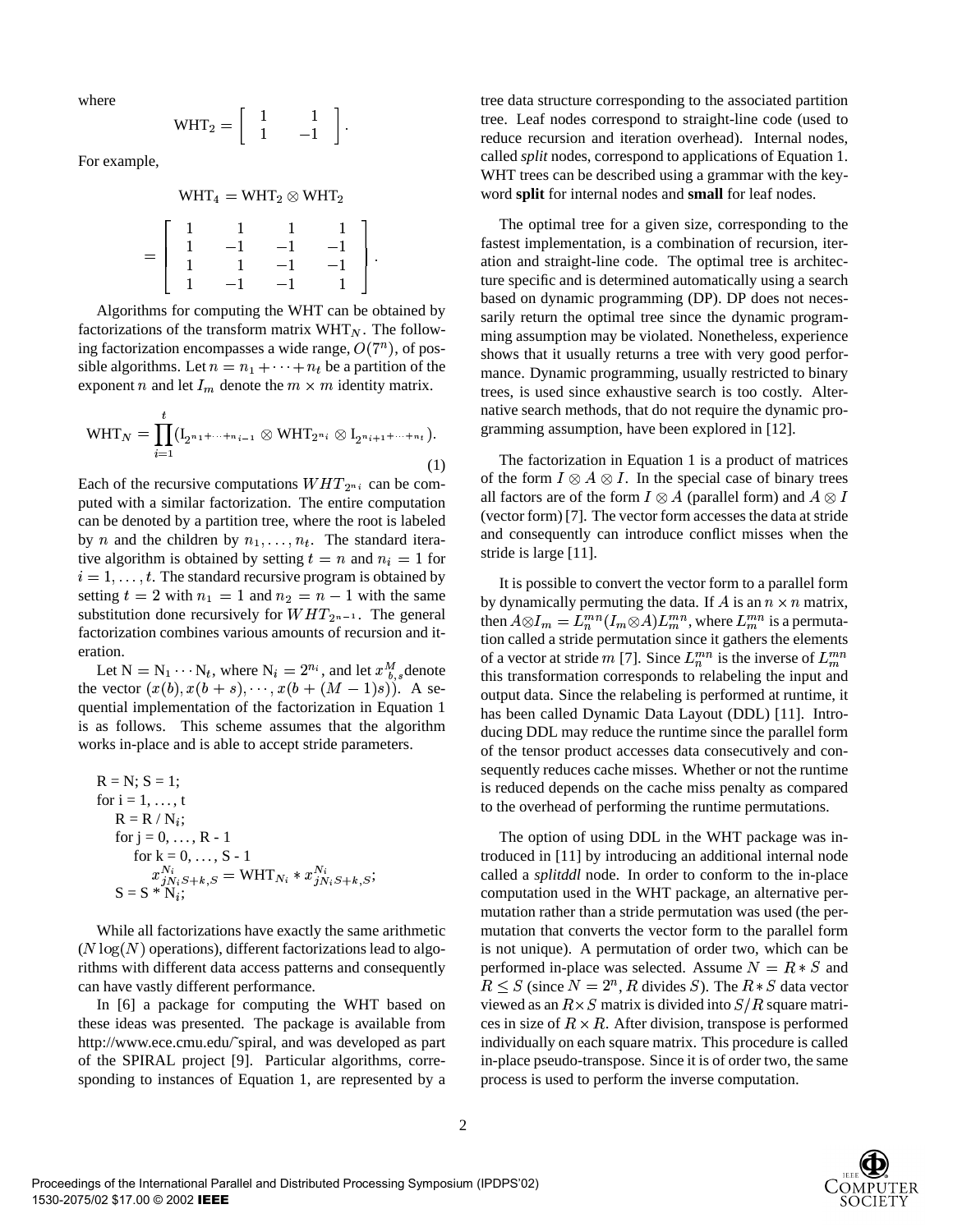

**Figure 1. Ratio of runtime to the best WHT without DDL**

#### **3 Sequential Performance of the WHT**

To prepare for our parallel study we analyzed the performance of the sequential package on a single node of our SMP. We used an IBM S80 RS64 III with twelve 450 MHz CPUs. Each CPU has separate 128 KB L1 data and instruction caches and an 8 MB L2 cache. There is a total of 8 GB of memory. The operating system was AIX 4.3.3, and we used version 5.0.5 of the IBM C compiler with flags set to -O5 -q64.

Figure 1 shows the relative running times for four WHT algorithms: recursive, iterative, and the best algorithms found by DP with and without DDL. Both the recursive and iterative algorithms use WHT<sub>4</sub> instead of WHT<sub>2</sub> for leaf nodes. All times are presented as ratios compared to the best tree without DDL. Several key observations should be made. First, the iterative algorithm is initially faster than the recursive algorithm, but the recursive algorithm becomes faster at  $N = 2^{18}$ . The iterative algorithm has less control overhead than the recursive algorithm, but the recursive algorithm exhibits better locality. Hence as the cache boundaries are crossed the influence of the cache becomes more important and at size  $2^{18}$  the benefit of better cache utilization outweighs the additional control overhead. Second, Figure 1, shows that the trees found by DP are at least two times faster than either the recursive or iterative algorithms. Finally DDL improves performance by about 15% when  $N \geq 2^{16}$ .

Fig. 4(a) and Fig. 4(b) displays the best WHT tree with and without DDL for size  $2^{23}$ . The tree with DDL is more balanced than the tree without DDL. This improves performance since nodes of size  $2^{11}$  and  $2^{12}$  used by DDL fit in the L1 cache, whereas the node of size  $2^{19}$  used by the non-DDL version exceeds the L1 cache.



**Figure 2. Normalized runtime at different sizes**

The influence of the cache on performance is better seen in a plot of runtimes normalized by  $n \lg(n)$ , the number of arithmetic operations. Normalized runtime is independent of data size, and it reflects the cost of different data access patterns with respect to the underlying architecture. Figure 2 shows the normalized runtime of the WHT program. The three plateaus in the figure are related to the L1 and L2 caches (the L1 data cache is  $128$  KB or  $2^{14}$  doubles, and the L2 combined cache is  $8 \text{ MB}$  or  $2^{20}$  doubles). When the data size exceeds the cache boundary, additional costs due to cache misses account for the jumps in runtime. Fig. 2 indicates that an uneven partition of a large WHT node may result in a node in the first plateau and another node in the second plateau, which implies more cache misses and a greater runtime. A better binary partition would be built from nodes within the first plateau. This favors balanced trees.

In order to minimize the overhead of performing the pseudo-transpose required by DDL blocking is used. When blocking is used, the input, viewed as a matrix, is organized into blocks and all of the elements within a block are transposed prior to moving to the next block. Prefetching can take advantage of the localized data access pattern provided by blocking to reduce the number of cache misses. Blocking introduces the control overhead of two additional loops, but it may improve cache efficiency and thus overall performance.

Most modern caches are organized into blocks called cache lines. When a single data element in the cache line is accessed for the first time, the entire cache line is brought into cache. Thus additional accesses to the same cache line will not cause cache misses. When data is accessed with a large stride, the cache line may be replaced before adjacent elements are accessed. When blocking is used this prob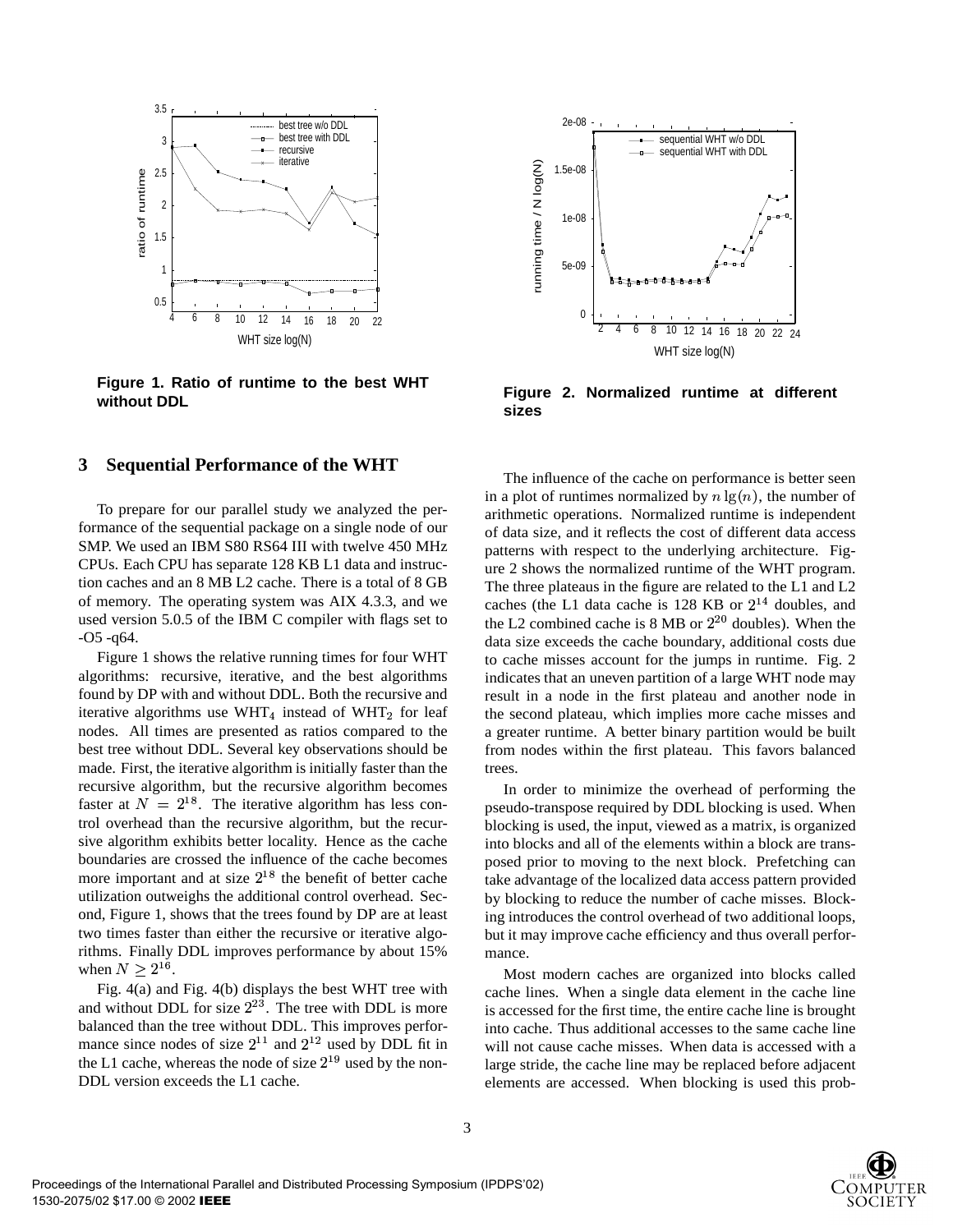lem can be avoided. The optimal block size depends on the cache line size and the problem size and stride. For some sizes and strides, it is beneficial to have a block size smaller than the cache line size. The optimal block size can be determined empirically using search. For the S80 the optimal block size ranged from 64 to 256 bytes.

## **4 Parallel WHT Package using OpenMP**

The WHT package was extended to support parallel computation on shared-memory SMPs. The package obtains parallelism through the use of parallel *split* and *splitddl* nodes, and is optimized by searching for the best use of these nodes. Additional optimization is obtained by tuning the implementation of these nodes. The tuning process can be automated by searching over a set of implementation parameters. The search process automatically optimizes granularity, load balance, cache utilization, and the selection of appropriately optimized sequential code.

Parallel code was obtained using OpenMP [10], a parallel programming model for shared-memory multiprocessors. OpenMP is comprised of a set of compiler directives and a small supporting library of subroutines. The directives describe the desired parallelism of the source code (C/C++ or Fortran) to any OpenMP supporting compiler. The book [2] provides a good introduction to the design of parallel programs using OpenMP.

The *parallel split* node is similar to the *split* node except that the work is distributed over a collection of parallel threads. Additional code is required to create, manage, and synchronize the threads.

#begin parallel region  
\nR = N; S = 1; id = get-thread\_id();  
\nnum = gettotal-thread();  
\nfor i = 1, ..., t  
\nR = R / N<sub>i</sub>;  
\nfor id = id, ..., R \* S - 1, step = num  
\n
$$
j = id / S;
$$
  
\n $k = id mod S;$   
\n $x_{jN_i S+k, S}^{N_i} = WHT_{N_i} * x_{jN_i S+k, S}^{N_i};$   
\nS = S \* N<sub>i</sub>;  
\n#parallel barrier  
\n#end parallel region

The inner loop allocates the work (recursive WHT applications) for each stage in the factorization in Equation 1. Since the input from each stage depends on the output from the previous stage, a barrier synchronization is inserted between stages. Alternatively, new threads could be created and joined each iteration of the outer loop with the use of a parallel region. This would simplify the code, but would add substantial overhead.

The *parallel splitddl* node is comprised of four stages

corresponding to the factorization  $L(I_S \otimes \text{WHT}_R) L(I_R \otimes$  $WHT<sub>S</sub>$ , where L is the pseudo-transpose operation. In order to obtain good efficiency all four stages must be parallelized individually with barriers inserted between the stages. Since the  $R \times R$  block transpose operations in the pseudo-transpose are independent, they can be performed in parallel. This coarse-grained DDL works well if there are sufficiently many square matrices for the threads to work on. However, this is not always the case. In a balanced split with  $R \approx S$ , the number of square matrices  $S/R$  is small, and the size of each square matrix is very big. This leads to a poorly balanced workload and degrades parallel performance. In such cases, a fine grained version can be obtained by parallelizing the blocking technique used during the transpose of the square matrices in the sequential implementation.

In the sequential DDL, data are transposed in small blocks except those on the diagonal. So it is possible to distribute the transpose tasks at the block level. The small granularity ensures good workload balance among the threads. The fine-grained parallel DDL incurs additional overhead, but the cost is negligible compared with the benefit of better load balance. Since the square matrices are independent, barrier synchronization is not required. As soon as a thread finishes its work on one square matrix it continues in the same row working on the next matrix until all of the blocks in the row are complete. Since the bottom rows contain fewer tasks than the top rows, it is necessary to rotate the rows assigned to a thread as the threads move from one  $R \times R$  matrix to the next to completely balance the work.

The tradeoff between parallel versions of *split* and *splitddl* is subject to the same compromises as the sequential versions. In a parallel *split* node, each thread applies WHT<sub>N<sub>i</sub></sub> on different blocks of data,  $x_{jN_iS+k,S}^{N_i}$ , of size is at stride  $S$ . If the size or the stride exceeds the cache boundary, there will be additional cost due to cache misses as is the case in the sequential program. The penalty is even greater in the parallel case due to interactions amongst the caches of the separate processors. The IBM S80 uses a bus snooping policy to enforce cache coherence [5]. When  $S \neq 1$  independent WHT computations access data that is interleaved. When the interleaving is in the same cache line the need to maintain cache coherency introduces extra cache misses and synchronization overhead. This interaction between processors severely degrades performance. Multiple copies of the same cache line will be accessed at the same time by different processors. This is the case even though the data accessed is different (only the cache lines are shared). This situation can be avoided by using a parallel version of a *splitddl* node, where access is at stride one. However, there is additional overhead due to the parallel pseudo-transpose.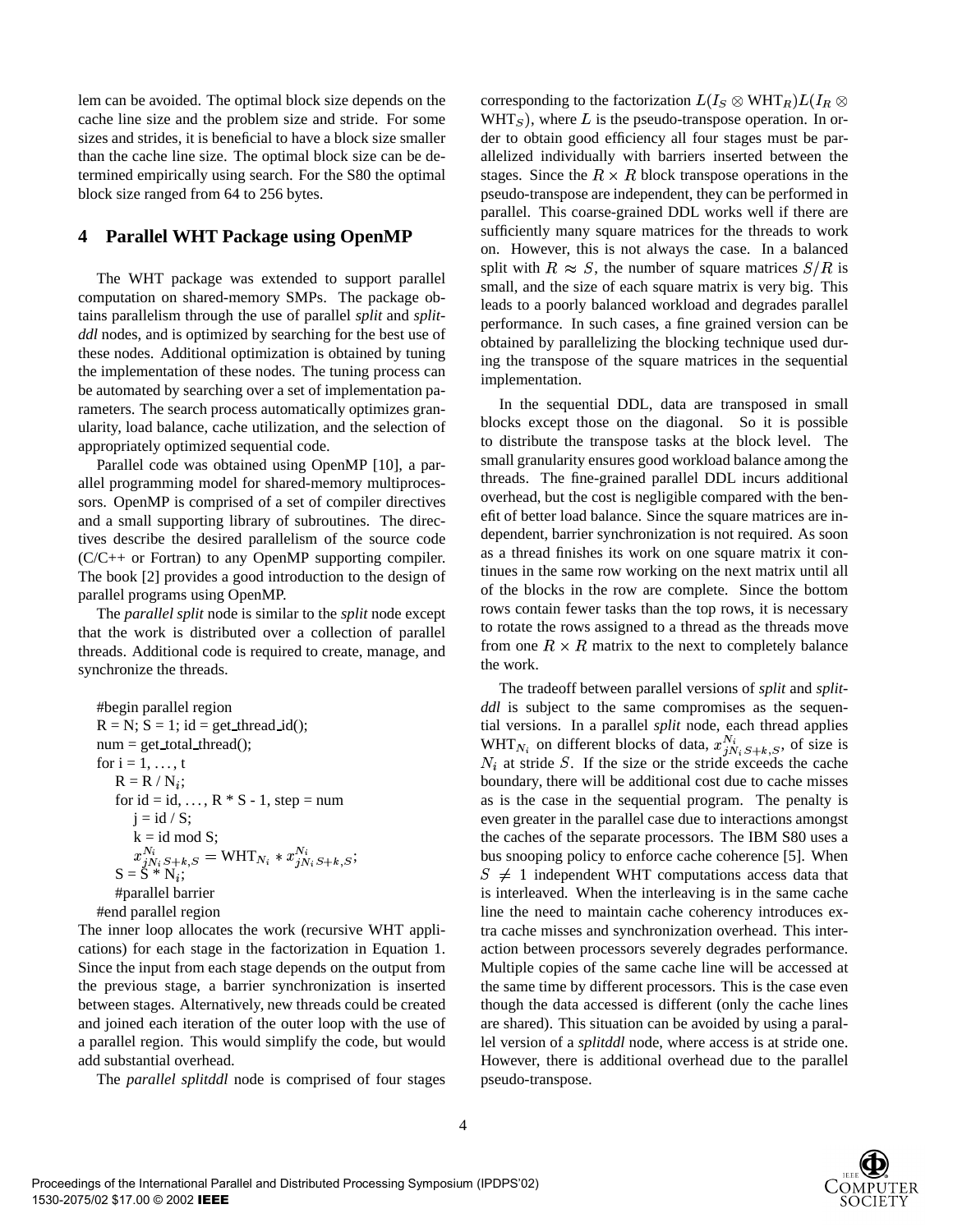

**Figure 3. Speedup of parallel WHT using 10 threads**

## **5 Parallel Performance of the WHT**

Dynamic programming was used to find the best parallel algorithms, built using parallel split (p\_split) and splitddl (p splitddl) nodes, for computing the WHT using ten threads on the IBM S80 (the number of threads can be varied during the search). Programs were compiled with IBM's OpenMP compiler, cc r, with flags set to -qsmp=omp -O5 q64. The best trees and running times for data size up to  $2^{26}$ were recorded. To compare the performance of the different parallel implementations, p\_split nodes, p\_splitddl nodes with coarse-grained pseudo-transpose, and the p splitddl nodes with fine-grained pseudo-transpose were incorporated separately into the sequential WHT package and tested individually.

Figure 3 shows the speedup of the parallel WHTs for sizes from 2 to  $2^{26}$ . Speedup is computed as the ratio of the running time of the best sequential WHT to the running time of the parallel WHT. The resulting best WHT partition trees show that the parallel split nodes replaces the sequential split node as the root node when the data size is larger than  $2^{18}$ . That means, after this point, the benefit of sharing work among multiple threads offsets the parallel overhead. Parallelism becomes more and more beneficial as the data size increases. The best efficiency obtained (speedup/number of threads) was approximately 90%. Observe that the speedup obtained by the parallel WHT without DDL is less than three. That means DDL greatly improves the performance of the parallel WHT. The improvement, which is as high as four at  $2^{26}$ , is substantially more significant than in the sequential case.

Table 1 compares the performance of the parallel WHT with coarse-grained DDL and with fine-grained DDL. The speedup is calculated based on the best runtime for sequen-

**Table 1. Performance of parallel WHT with DDL at size**

| Thread         | Coarse-grained DDL            |      |    | Fine-grained DDL                |      |     |
|----------------|-------------------------------|------|----|---------------------------------|------|-----|
|                | Time(sec) Speedup Eff. $(\%)$ |      |    | $Time(sec)$ Speedup Eff. $(\%)$ |      |     |
|                | 24.34                         | 0.86 | 86 | 20.35                           | 1.03 | 103 |
| $\mathfrak{D}$ | 12.36                         | 1.69 | 85 | 10.33                           | 2.02 | 101 |
| 3              | 8.38                          | 2.49 | 83 | 6.97                            | 3.00 | 100 |
| 4              | 6.24                          | 3.35 | 84 | 5.22                            | 4.00 | 100 |
| 5              | 5.10                          | 4.10 | 82 | 4.24                            | 4.93 | 99  |
| 6              | 4.27                          | 4.89 | 82 | 3.58                            | 5.84 | 97  |
|                | 3.69                          | 5.66 | 81 | 3.11                            | 6.72 | 96  |
| 8              | 3.25                          | 6.43 | 80 | 2.75                            | 7.60 | 95  |
| 9              | 2.97                          | 7.03 | 78 | 2.5                             | 8.36 | 93  |
| 10             | 2.78                          | 7.51 | 75 | 2.27                            | 9.20 | 92  |

tial WHT at size  $2^{26}$ , which is 20.89 sec. The efficiency is the speedup divided by the number of threads involved in the computation.

To understand the improvement due to fine-grained DDL it is helpful to look at the trees that were selected. The best tree of size  $2^{26}$  with coarsegrained DDL is p splitdll[split[small[4], small[5]], splitddl[small[8], split[small[4], small[5]]]], while the best tree with fine-grained DDL is p splitdll[split[small[6], small[7]], split[small[6], small[7]]].

Recall that our analysis of the sequential performance (see Figure 2) indicated that balanced partitions are preferred to unbalanced partitions. However, for the parallel WHT with coarse-grained DDL, balanced partitions lead to suboptimal load balance. Since profiling data indicates the pseudo-transpose takes more than 20% of the WHT runtime, too many threads being idle at this step is an efficiency bottleneck. Therefore, even though uneven partitions might lead to poor performance, they are still better off than the close-to-even partitions. As a result of this trade-off, the best trees found by DP search tend to be uneven but not extremely uneven (see Fig. 4(d)). This result indicates that coarse-grained parallelism has a strong preference to uneven partitions, and this preference becomes a restriction imposed on the DP search and consequently leads it to find suboptimal trees.

This problem does not occur for the fine-grained implementation of DDL. Since load balancing of the pseudotranspose is no longer a problem, DP is free to select a parallel tree built from the best sequential trees. Consequently, the best trees found have a similar structure to the best sequential trees as is seen in Figure 4.

Similar to the case with the sequential implementation of DDL, it is important to adjust the block size for the finegrained parallel DDL. First, the block size should not be too big, otherwise there won't be enough blocks to be assigned to the threads. Second, the block size should not be smaller than the cache line size. A small block size may severely